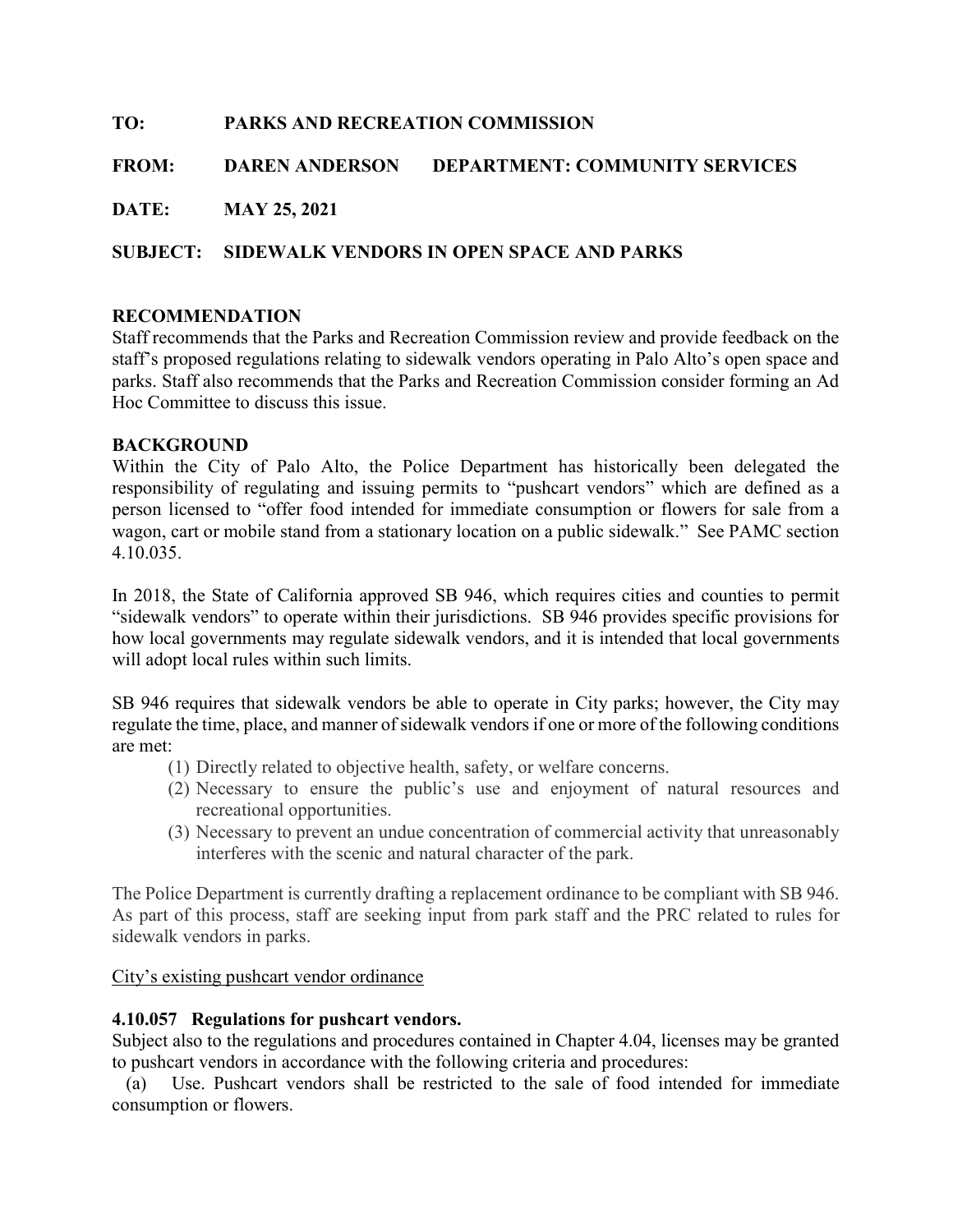(b) Location and Clearance.

(1) Pushcart vendors shall be permitted on public sidewalks except:

- (A) Within residentially zoned districts;
- (B) Within one hundred feet of school sites;

 (C) At locations adjacent to city libraries, community centers, the Cultural Center, public safety facilities and city-owned utility facilities;

 (D) At locations adjacent to dedicated parks, other than sidewalks adjacent to Lytton Plaza and Cogswell Plaza; and

(E) On designated bicycle paths.

 (2) Pushcart vendors shall be permitted in the area on the west side of Embarcadero Road adjacent to the Palo Alto Airport.

(3) No pushcart vendor shall be located in a manner that:

(A) Impedes access to any city inspection, maintenance and operational devices or controls;

- (B) Blocks curbside access to a loading zone, as defined in Section 10.40.010;
- (C) Impedes pedestrian access from curbside vehicles to the adjacent sidewalk.

 (4) In areas zoned community commercial (CC), commercial downtown (CD) and in areas of the downtown zoned public facility (PF), no pushcart vendor shall be permitted within a minimum sidewalk clearance width of eight feet between fixed objects, planter wells and/or curbs. Other than in the above locations, the minimum sidewalk clearance width for a pushcart shall be at least half of the sidewalk but not less than three feet.

 (5) No pushcart vendor shall be permitted on a public sidewalk within a distance of ten feet from corner curb lines and corner crosswalks.

(6) No pushcart vendor shall be permitted to locate:

- (A) Less than five feet from the nearest display window; or
- (B) Less than twenty-five feet from another pushcart vendor.

 (7) Except on sidewalks adjacent to Lytton Plaza, no food pushcart vendor shall be permitted to locate within one hundred feet of a restaurant or food market and no flower pushcart vendor shall be permitted to locate within one hundred feet of a flower or plant shop. On sidewalks adjacent to Lytton Plaza, a food pushcart vendor shall be located at least fifty feet from a restaurant or food market and a flower pushcart vendor shall be located at least fifty feet from a flower or plant shop.

 (8) In nonpublic sidewalk locations, a pushcart vendor shall be situated in a manner that does not obstruct traffic and that assures safe vehicular and customer access.

(c) Size and Signage.

(1) A pushcart structure shall not exceed five feet in height and eight feet in length.

 (2) Soft umbrellas or canopies which are open on four sides shall be permitted but shall not exceed eight feet in height, measured from ground level.

 (3) All signs shall be placed on the pushcart structure; no signs shall be permitted on ancillary umbrellas or canopies. Freestanding signs, illuminated signs or flashing lights shall be prohibited.

(d) Operations.

 (1) No pushcart vendor shall sell food or flowers from eight p.m. to seven a.m. The pushcart shall be removed from its assigned location by eight p.m.

 (2) No fires and open flame heating equipment, incidental to the operations of the pushcart, shall be permitted.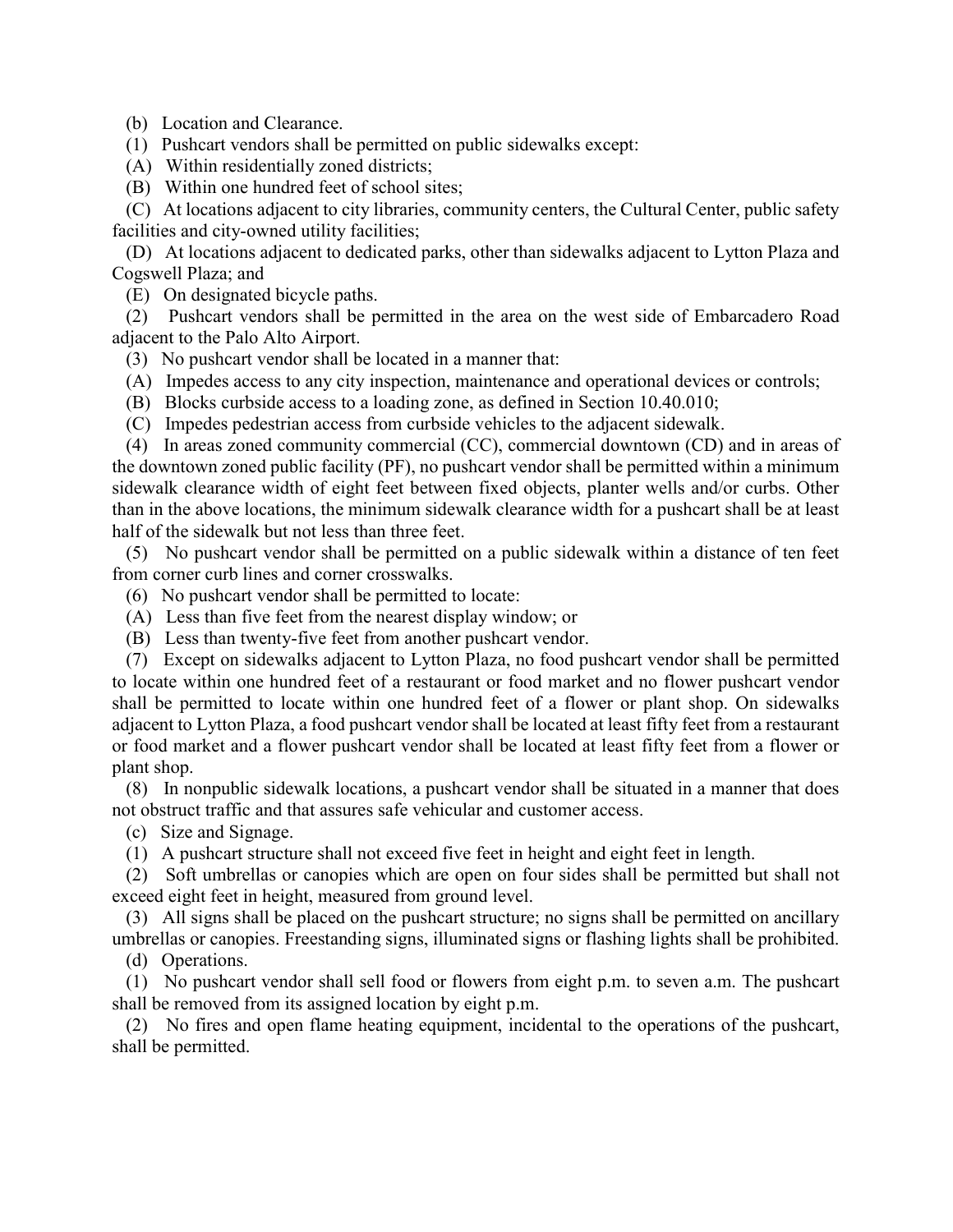(3) No pushcart vendor shall shout, blow a horn, ring a bell or use any sound device or musical instrument, including any loud-speaking radio or sound-amplifying system, for the purpose of attracting attention to any goods or merchandise on sale from the pushcart.

 (4) No pushcart vendor shall represent that all or a portion of the proceeds from the pushcart sales will be used for charitable, religious, educational, community, recreational, political or similar nonprofit purpose or are to be transmitted to any person, firm or corporation for any such purpose unless such vendor is licensed under Chapter 4.30 of this code.

 (5) A pushcart vendor shall comply with all applicable federal, state or local laws including the regulations of the Santa Clara County health department.

 (e) License Application Issuance and Revocation. Procedures for the application for issuance of and revocation of a pushcart vendor license shall be in accord with the provisions of Chapter 4.04; provided, that the following additional regulations shall apply:

 (1) The application shall contain a statement of intended use, a map showing location and clearance distances, and a sketch of the proposed pushcart showing dimensions and intended colors.

 (2) The application shall include a certificate of insurance in an amount and form satisfactory to the city loss-control manager and a hold harmless and indemnity agreement in favor of the city.

 (3) A complete application for a pushcart vendor license shall be reviewed by the city staff for a determination as to whether such application complies with the regulations contained in this chapter. Such review shall include a referral to the design staff of the department of planning and development services for review and comment. The design of the pushcart shall be evaluated on its own merits rather than for its compatibility with the character of nearby building facades.

 (4) Conditions of approval may be imposed on pushcart vendor licenses where they are required for the maintenance of the public health, safety and welfare.

 (5) The chief of police, or designee, may revoke the pushcart vendor license if he or she determines that the conditions of the license or any provisions of this chapter are being violated, or if municipal use of the sidewalk is required for reasons of public safety or convenience. In the case of a revocation, the licensee shall be notified.

 (f) Penalty. Any person, firm or corporation violating any provision of this chapter is guilty of a misdemeanor and, upon conviction thereof, shall be punishable as provided by law.

 (g) Effect of Section. Pushcart vendors who have valid licenses on the effective date of this section, pursuant to prior regulations or guidelines applicable to peddlers, but whose pushcart structures exceed the size requirements contained in Section 4.10.057(c), shall be allowed to process license renewals and continue the use of the pushcart for a period not to exceed five years from the effective date of this section.

California's law on sidewalk vendor in parks--Gov. Code 51038(b)(2)(A) and (B).

Gov. Code 51038(b) (2) (A) A local authority shall not prohibit a sidewalk vendor from selling food or merchandise in a park owned or operated by the local authority, except the local authority may prohibit stationary sidewalk vendors from vending in the park only if the operator of the park has signed an agreement for concessions that exclusively permits the sale of food or merchandise by the concessionaire.

(B) Notwithstanding subparagraph (A), a local authority may adopt additional requirements regulating the time, place, and manner of sidewalk vending in a park owned or operated by the local authority if the requirements are any of the following:

(i) Directly related to objective health, safety, or welfare concerns.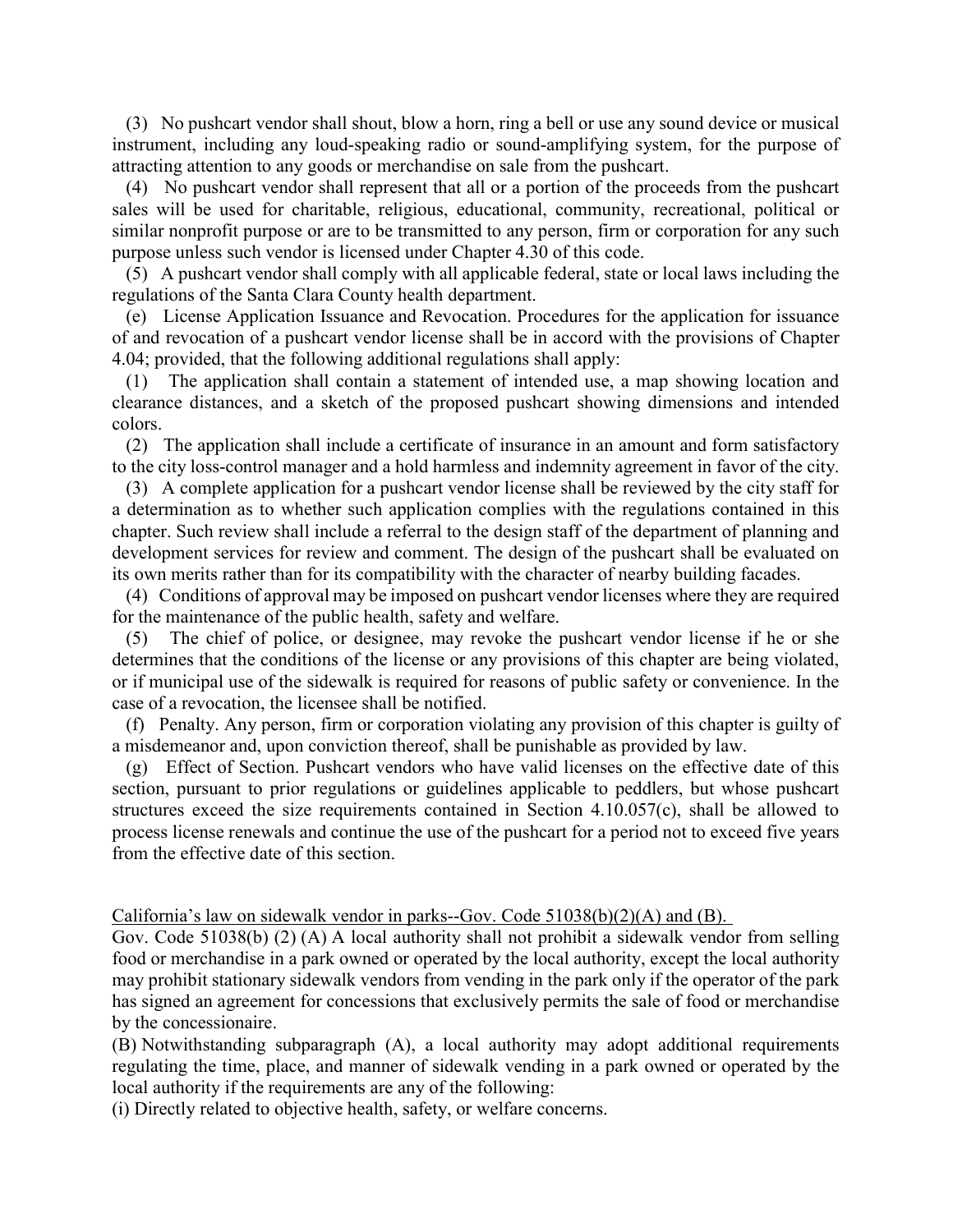(ii) Necessary to ensure the public's use and enjoyment of natural resources and recreational opportunities.

(iii) Necessary to prevent an undue concentration of commercial activity that unreasonably interferes with the scenic and natural character of the park.

### DISCUSSION

The Community Services Department's (CSD) goal is to maintain its parks, open spaces, and facilities as safe, well-programmed, and accessible sites for all to enjoy and recreate in. While vending items in a park is allowed in the City of Palo Alto, new regulations are necessary to ensure sanitary, safe, and clean conditions; to protect wildlife and habitat; and to continue to provide a positive visitor experience.

Staff recommends creating regulations that define where sidewalk vendors are allowed to operate in Palo Alto park land. Additionally, staff recommends creating maps of the limited areas in Palo Alto's open space preserves where vendors are allowed to operate. These maps may assist vendors (as well as staff who enforce the regulations) to understand where vending is allowed.

Staff analyzed the City's parks and open space areas for appropriate locations where sidewalk vendors could safely operate without:

- Blocking trails and parking spaces
- Damaging landscaping and vegetation
- Disrupting active and passive recreation for park visitors
- Disrupting or harming wildlife and habitat
- Impacting scenic views
- Damaging park infrastructure
- Encouraging food in places where it may cause problems (food stains on playgrounds, encouraging pests that pursue food waste, introducing additional food related waste)

Here are some examples of regulations for the PRC to consider:

- Vendors shall not vend in the following areas in Palo Alto park land:
	- o Maintenance or storage yards
	- o Parking lots, parking stalls or designated parking areas
	- o Trails (less than 8 feet wide), grass areas, vegetated areas
	- o Within 100 feet of any building, recreation center, bathroom, structure, or playground
	- o Within 500 feet of any school site, camp, or senior center
	- o Anywhere in the Baylands Athletic Center and Stanford Palo Alto Playing Fields when snack shacks are open for business.
	- o Within 5 feet of park benches or other park furniture and within 10 feet of any crosswalk
	- o Within 25 feet of any fountain, monument, or art installation
	- o Any park land that has an exclusive permitted food provider (e.g. the Baylands Golf Links).
- Vendors are to comply with the following:
	- o Vendors must close at least 30 minutes prior to park or preserve closing hours.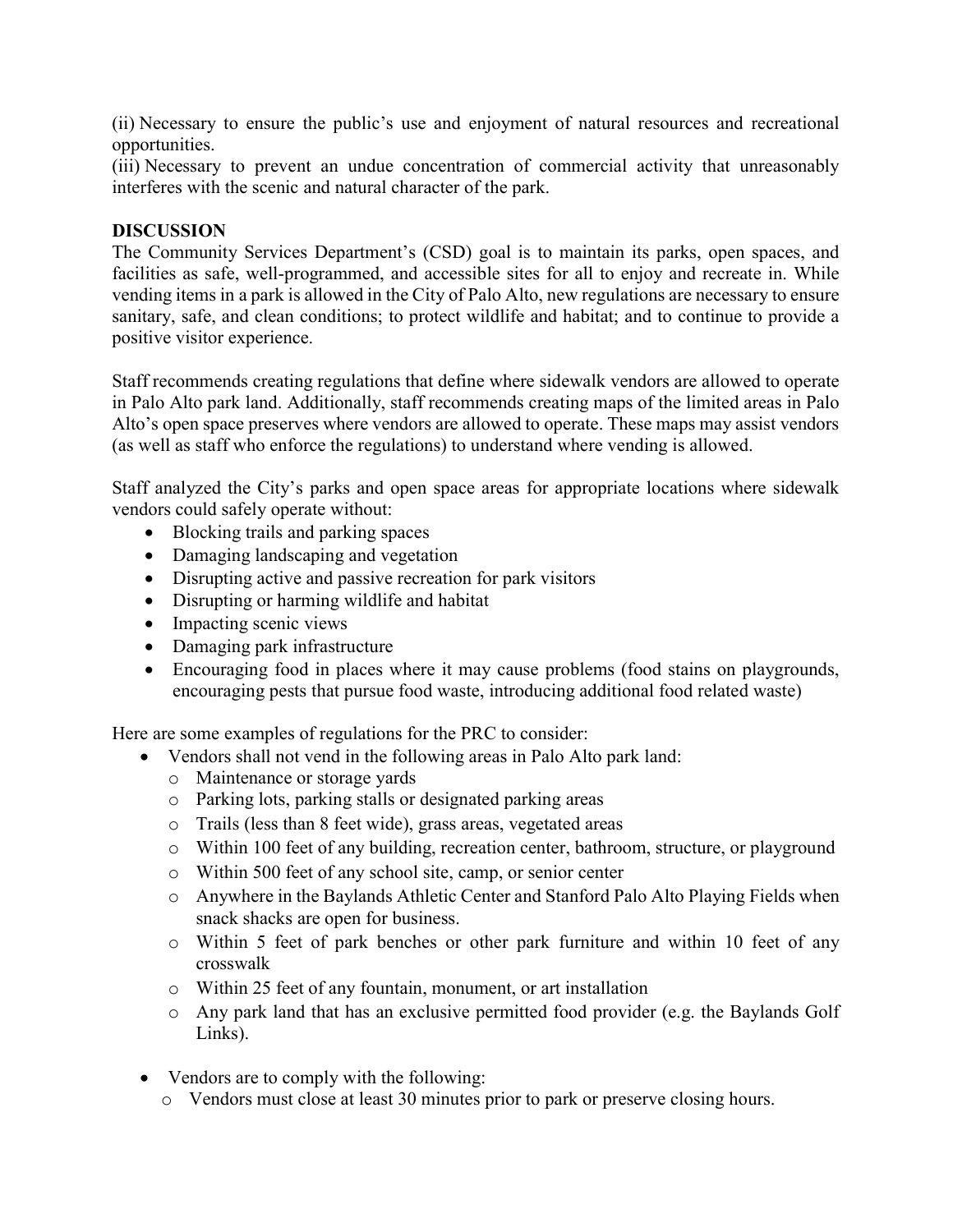- o No vending is allowed when a park is closed.
- o No vending conveyance, stand, or pushcart shall touch, lean against, or be affixed to any lamp post, parking meter, mailbox, traffic signal, picnic table, fire hydrant, tree, plant, planter box, rock formation, bench, bus shelter, or trashcan.
- o Nothing in these rules authorizes vending of personal services including but not limited to boot camps, massage services, yoga, dog training, animal rides, petting zoos, or sports/fitness classes.
- o Cannot sell alcohol.
- o Cannot sell unsanitary or unsafe, dangerous, or harmful food, beverage, or merchandise. Including archery equipment, knives, sling shots, or any objects that appear to be weapons, such as squirt guns, toy guns, or toy knives.
- o Must have and display all permits in a visible area.
- o Must comply with Santa Clara County Health Department rules.
- o Are responsible for clean-up and removal of any waste, food items, package, litter or materials occurring because of or related to their sales.
- o Are prohibited from placing any liquid or solid waste in park trashcans, including dumping ice on park property.
- o Must bring vermin proof trash receptacles and remove upon vendor departure from the park
- o Prohibited from hooking up to or using any water, electrical, or gas outlets for the sale of their food or merchandise.
- o The number of vendors per park are limited to two (2) vendors per acre and not within 25 feet of another vendor.
- o Vending in park shall be on a first come first available basis.
- o Vending is prohibited during any City sponsored or permitted special event (e.g., festival, concert, movie night, class, carnival, parade, running event, class, or other permitted activity).

Here are two examples of maps of locations in Open Space where sidewalk vendors could be permitted: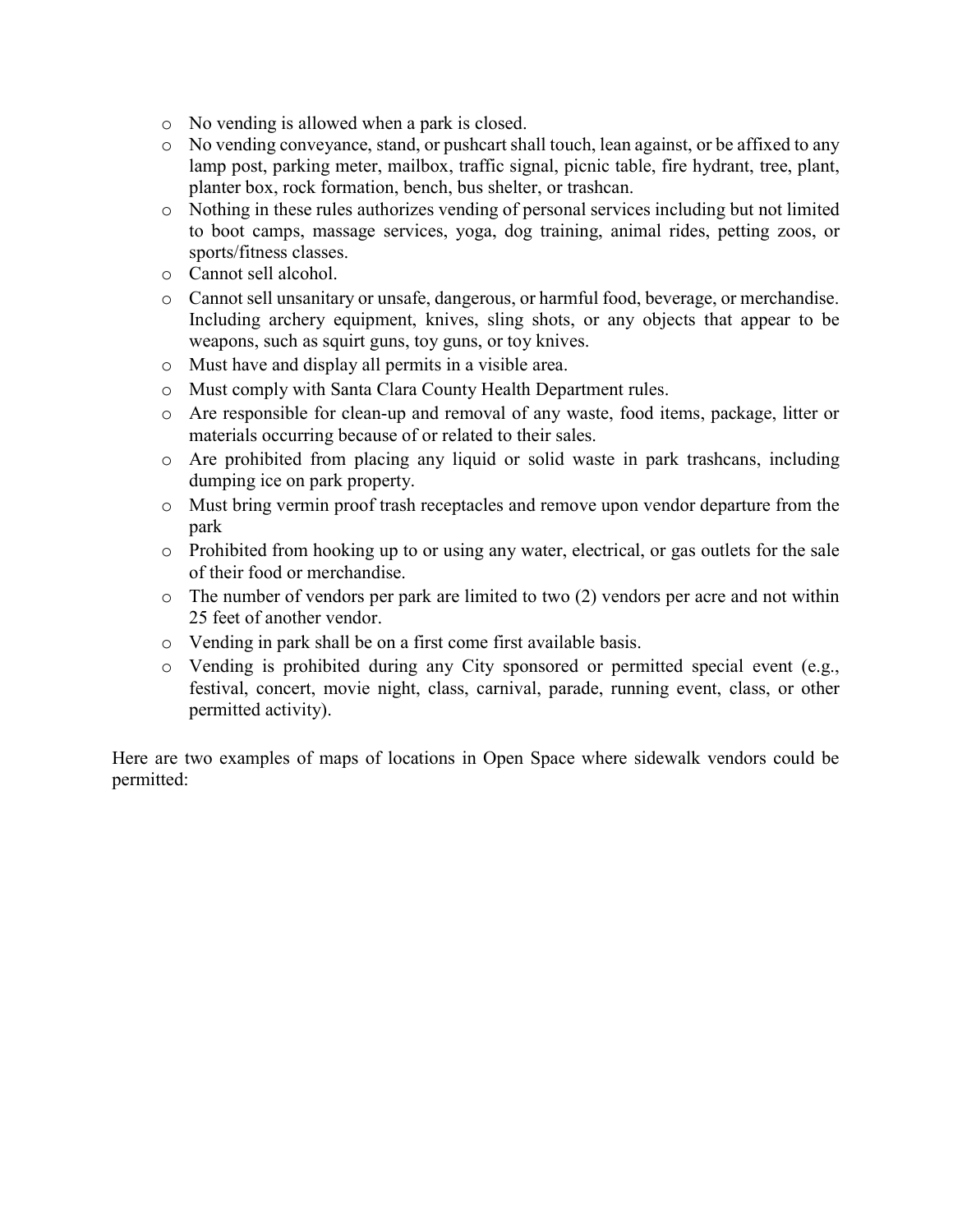